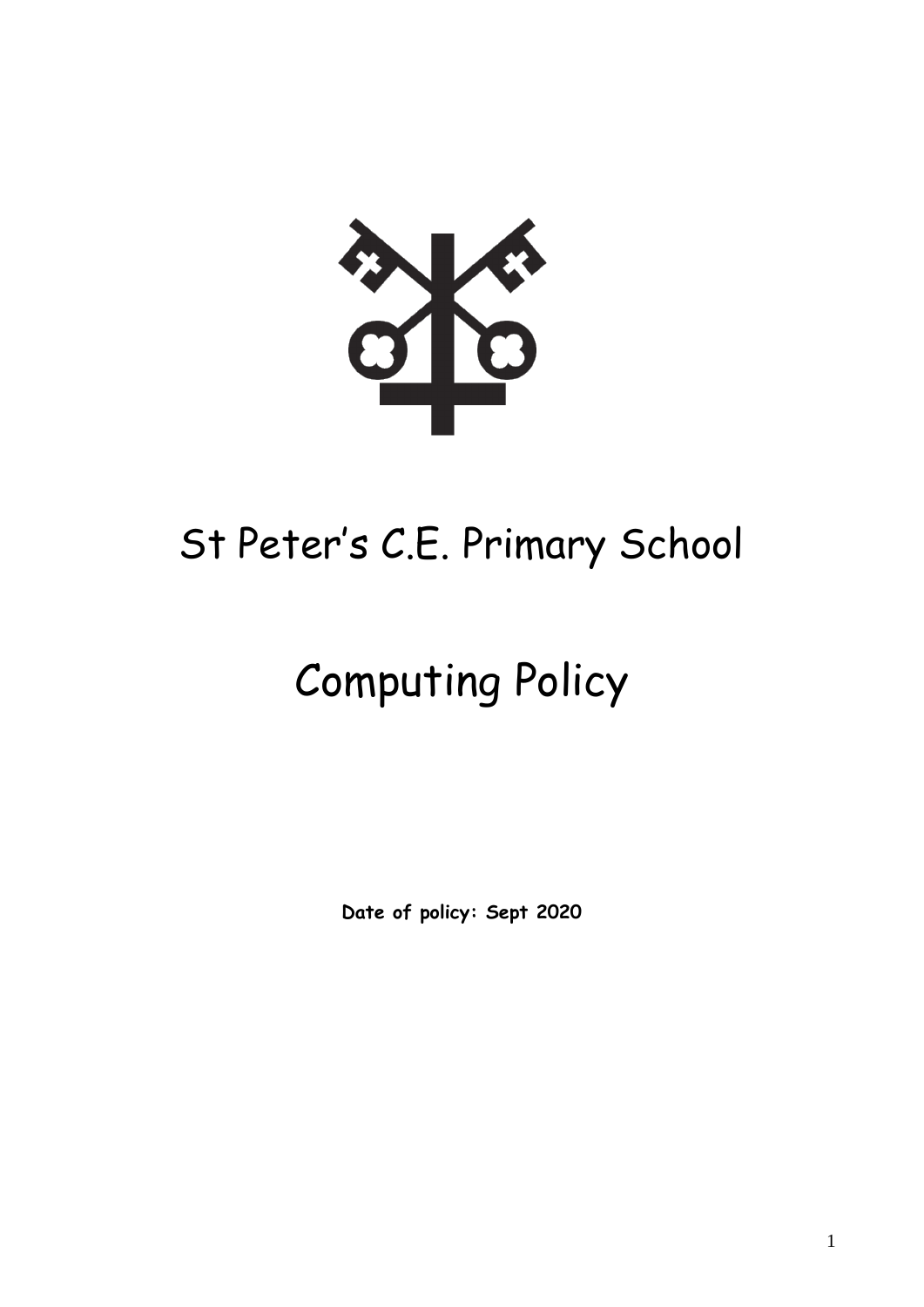# **Christian Vision**

As a Christian family at St Peter's School, we create a unique place of learning, nurturing the gifts that God in his awesomeness has given us. We encourage every child and prepare them for life's journey, inspiring them to fulfil their potential, their dreams and their aspirations.

#### **'Sowing the seeds of tomorrow.'**

Matthew 13:1 - 23

# **Why Computing?**

Computing has an increasingly significant impact on all aspects of modern living. We aim to ensure that the pupils at St. Peter's CE Primary School receive a high-quality computing education which will equip pupils to understand the world through logical thinking and creativity, including making links with mathematics, science, and design and technology. By following the progression of skills, our children will be able to use a variety of technology confidently and effectively, in addition to creating simple computer programmes. Their knowledge and skills will be reinforced across other areas of the curriculum.

The core of computing is computer science, in which pupils are taught the principles of information and computation, and how digital systems work. Computing equips pupils to use information technology to create programs, systems and a range of media. It also ensures that pupils become digitally literate – able to use, and express themselves and develop their ideas through, information and communication technology – at a level suitable for the future workplace and as active participants in a digital world.

# **Aims & Objectives**

The National Curriculum's programme of study for Computing aims to ensure that all pupils:

- can understand and apply the fundamental principles and concepts of computer science, including abstraction, logic, algorithms and data representation
- can analyse problems in computational terms, and have repeated practical experience of writing computer programs in order to solve such problems
- can evaluate and apply information technology, including new or unfamiliar technologies, analytically to solve problems
- become responsible, competent, confident and creative users of information and communication technology.

Information and communication technology is a term used to cover a range of equipment and systems which use information sources to analyse, process and present information, and to model, measure and control external events. At St. Peter's CE Primary School this includes interactive whiteboards, audio recorders, iPads, laptops, microscopes, controllable robots and cars, along with online content.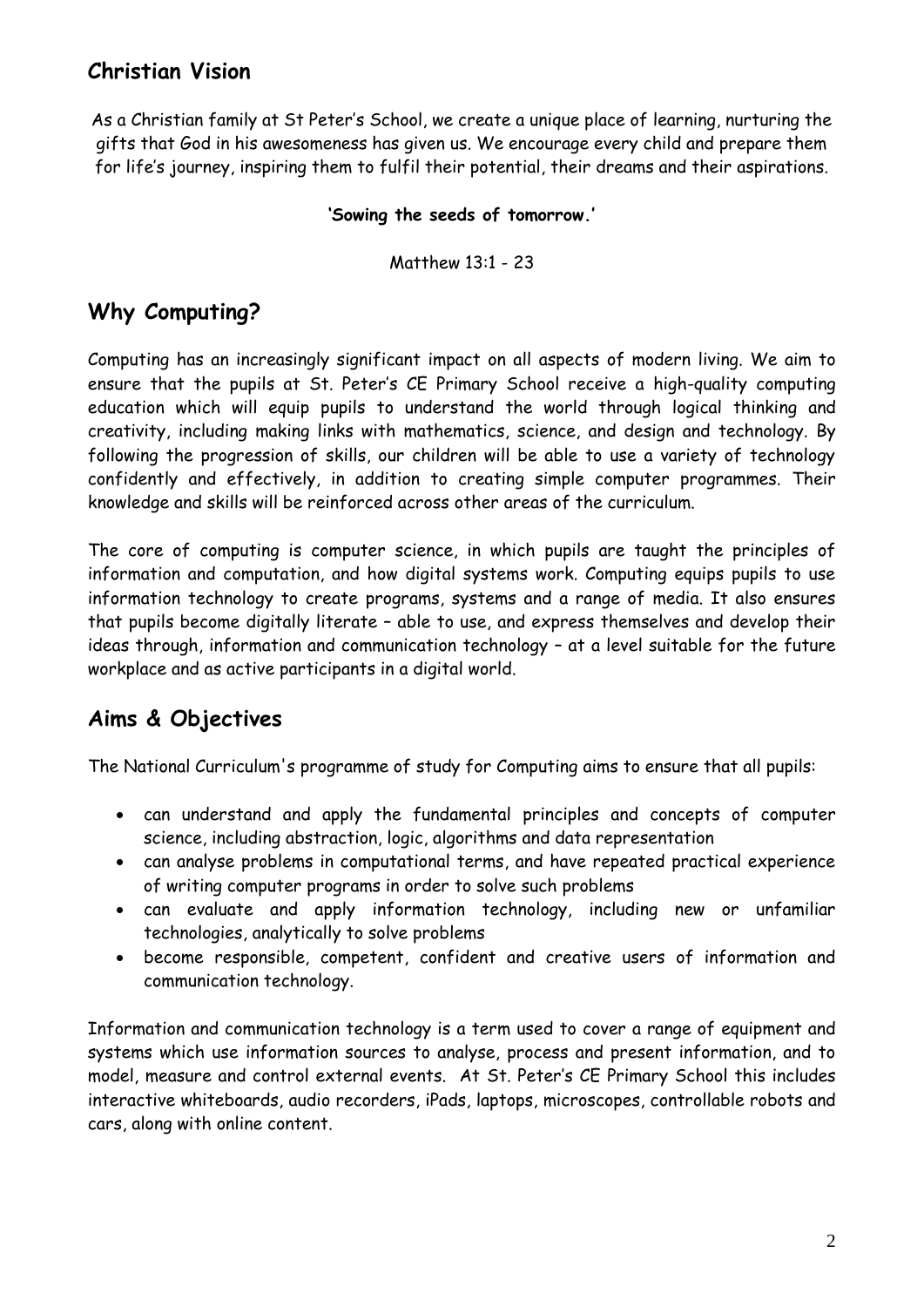# **Role of the Lead Teacher**

The role of the lead teacher for Computing within St Peter's CE Primary School includes the following elements:

- Supporting staff in the delivery of Computing across the school
- Auditing and fulfilling staff professional development requirements
- Auditing school resources, organising and replacing as necessary
- Reviewing and updating the Computing documentation policy
- Monitoring the delivery of Computing within school
- Updating and reviewing, whilst supporting and promoting online-safety for all pupils
- Monitoring changes and developments in apps/devices which primary children may have access to at home or in school
- promoting parental responsibility regarding online safety.

## **Online safety measures and responsibilities.**

#### **Teaching and Support Staff are responsible for ensuring that:**

• they have an up to date awareness of online-safety matters and of the current school online-safety policy and practices

• they have read, understood and signed this computing policy and other relevant policies (Use of social media policy and online-safety policy)

• they report any suspected misuse or problem to the Headteacher/online-safety Coordinator for investigation, action or sanction

• all digital communications with pupils / parents / carers should be on a professional level and only carried out using official school systems

• online-safety issues are embedded in all aspects of the curriculum, lessons and other activities

• pupils understand and follow the online-safety and acceptable use policies

• pupils have a good understanding of research skills and the need to avoid plagiarism and uphold copyright regulations

• they monitor the use of digital technologies, mobile devices etc., in lessons and other school activities (where allowed) and implement current policies with regard to these devices

• in lessons where internet use is pre-planned, pupils should be guided to sites checked as suitable for their use and that processes are in place for dealing with any unsuitable material that is found in internet searches. Pupils should always be reminded of safety procedures to use before commencing any ICT lessons

**Child Protection / Safeguarding Designated Person**: is trained in online-safety issues and be aware of the potential for serious child protection / safeguarding issues to arise from:

- sharing of personal data
- access to illegal / inappropriate materials
- inappropriate on-line contact with adults/strangers potential or actual incidents of grooming
- cyber-bullying

**.** sexting

Pupils:

• are responsible for using the school digital technology systems in accordance with the Student / Pupil Acceptable Use Policy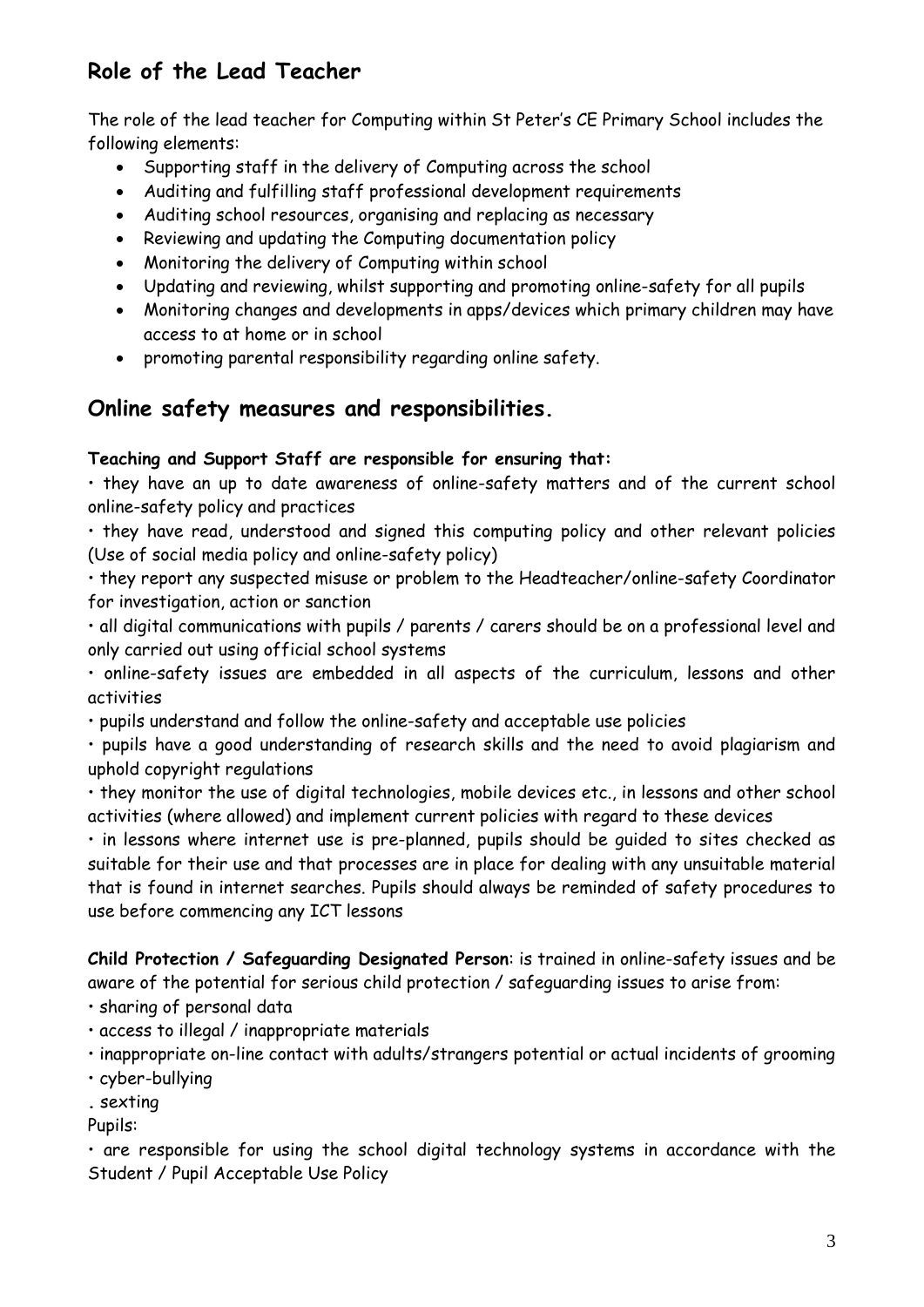• have a good understanding of research skills and the need to avoid plagiarism and uphold copyright regulations

• need to understand the importance of reporting abuse, misuse or access to inappropriate materials and know how to do so

• will be expected to know and understand policies on the use of mobile devices and digital cameras. They should also know and understand policies on the taking / use of images and on cyber-bullying.

• should understand the importance of adopting good online-safety practice when using digital technologies out of school and realise that the school's Online-Safety Policy covers their actions out of school, if related to their membership of the school.

# **Teaching and learning style**

As the aims of Computing are to equip children with the skills necessary to use technology to become independent learners, the teaching style that we adopt is as active and practical as possible. At times we do give children direct instruction on how to use hardware or software in 'skills' lessons but we often use Computing capabilities to support teaching across the curriculum. So, for example, children might research a history topic by looking on the internet. Children who are learning science might use computer simulations to model a problem or to analyse data. We encourage the children to explore ways in which the use of Computing can improve their results, for example, how a piece of writing can be edited or how the presentation of a piece of work can be improved by moving text about etc

# **Computing Curriculum Planning**

Computing will be either integrated into all other subjects at appropriate stages, to enhance other learning or taught as a 'stand alone' unit of work. In addition we will aim to promote the skills and knowledge of Computing as a subject in its own right. Computing capability will be delivered through a scheme of work based on the New National Curriculum (2014). A key skills grid, identifying the key skills to be taught and revisited in each area of Computing in key stage 1 and 2 can be incorporated into discrete Computing plans and/or throughout the creative curriculum planning. The areas of capability in Computing taught at St Peter's are:

- Computer Science (programming, control and simulations)
- Presenting ideas an expressing creativity through digital technology
- Finding, storing and organising and interpreting information
- Communicating experiences

Opportunities for the use of Computing are identified in planning for the Foundation Stage, including role play opportunities.

#### **Objectives**

#### **Early years**

It is important in the foundation stage to give children a broad, play-based experience of IT and computing in a range of contexts, including off-computer activities and outdoor play.

Computing is not just about computers. Early years learning environments should feature IT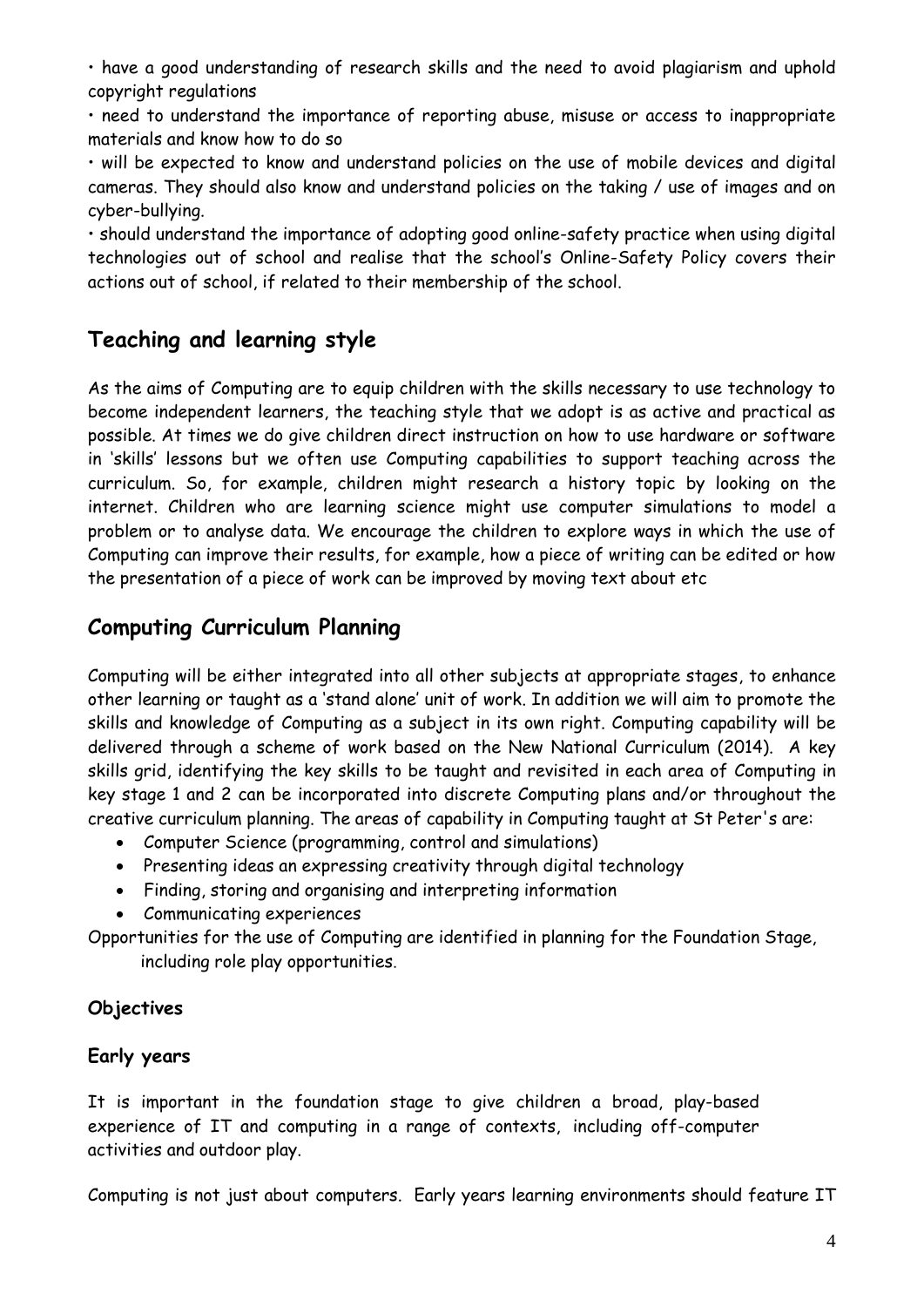scenarios based on experience in the real world, such as in role play. Children gain confidence, control and language skills through opportunities such as 'programming' each other using directional language to find toys/objects, creating artwork using digital drawing tools and controlling programmable toys. Unplugged activities are included throughout all year groups.

Outdoor exploration is an important aspect and using digital recording devices such as video recorders, iPads, cameras and microphones can support children in developing communication skills. This is particularly beneficial for children who have English as an additional language.

#### **By the end of key stage 1 pupils should be taught to:**

- understand what algorithms are, how they are implemented as programs on digital devices, and that programs execute by following a sequence of instructions
- write and test simple programs
- use logical reasoning to predict the behaviour of simple programs
- organise, store, manipulate and retrieve data in a range of digital formats
- Communicate safely and respectfully online, keeping personal information private, and recognise common uses of information technology beyond school.

#### **By the end of key stage 2 pupils should be taught to:**

- design and write programs that accomplish specific goals, including controlling or simulating physical systems; solve problems by decomposing them into smaller parts
- use sequence, selection, and repetition in programs; work with variables and various forms of input and output; generate appropriate inputs and predicted outputs to test programs
- use logical reasoning to explain how a simple algorithm works and to detect and correct errors in algorithms and programs
- understand computer networks including the internet; how they can provide multiple services, such as the world-wide web; and the opportunities they offer for communication and collaboration
- describe how internet search engines find and store data; use search engines effectively; be discerning in evaluating digital content; respect individuals and intellectual property; use technology responsibly, securely and safely
- Select, use and combine a variety of software (including internet services) on a range of digital devices to accomplish given goals, including collecting, analysing, evaluating and presenting data and information.

# **Other curriculum links**

Computing contributes to teaching and learning in all curriculum areas. For example, graphics work links closely with work in art, and work using databases supports work in mathematics, while the Internet proves very useful for research in humanities subjects. Computing enables children to present their information and conclusions in the most appropriate way.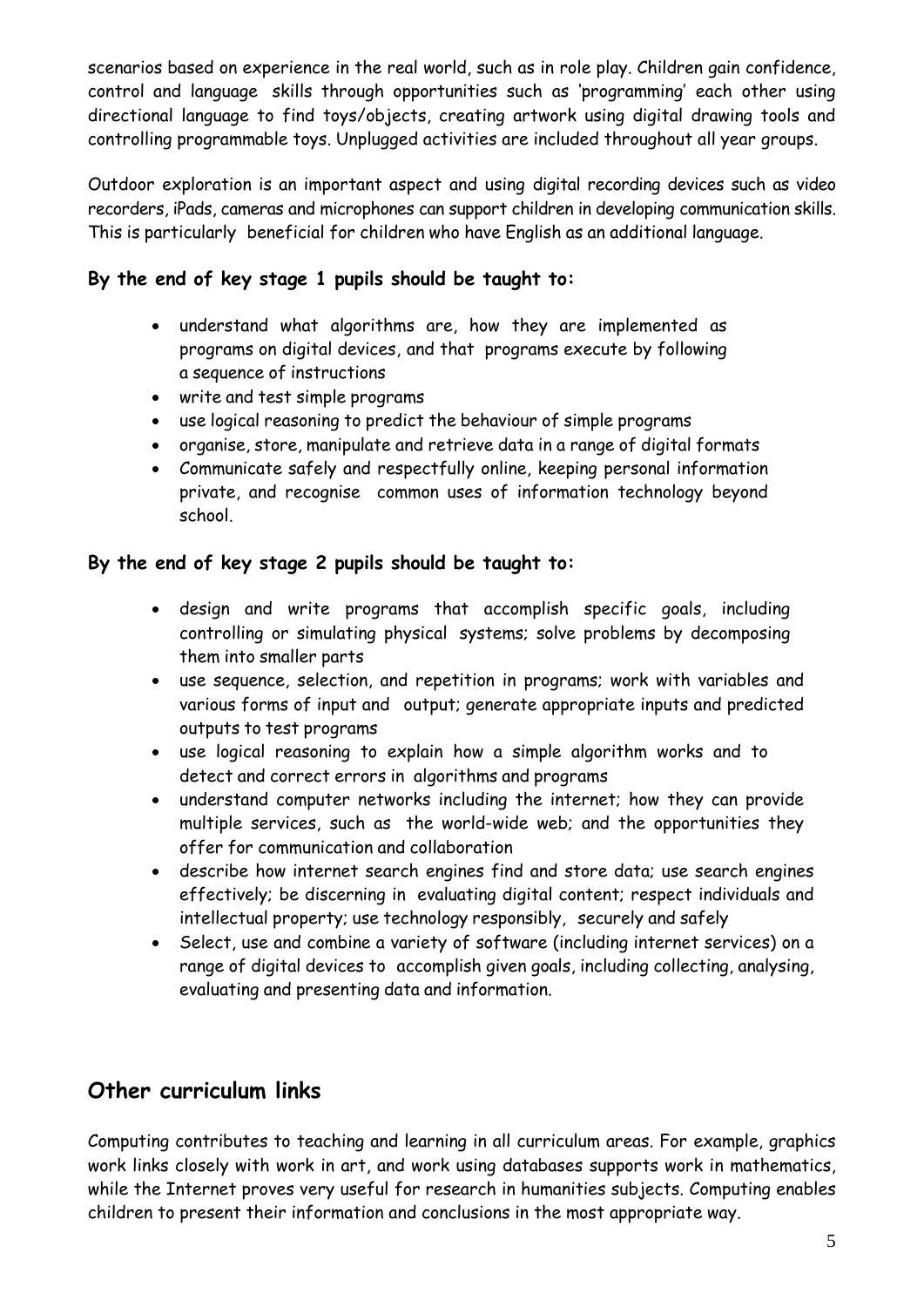#### **English**

Computing is a major contributor to the teaching of English. Through the development of keyboard skills and the use of computers, children learn how to edit and revise text. They have the opportunity to develop their writing skills by communicating with their peers over the Internet. They learn how to improve the presentation of their work by using desk-top publishing software.

#### **Mathematics**

Many Computing activities build upon the mathematical skills of the children. Children use Computing in mathematics to collect data, make predictions, analyse results, and present information graphically. They also acquire measuring techniques involving positive and negative numbers, and including decimal places.

#### **Personal, social and health education (PSHE) and citizenship**

Computing makes a contribution to the teaching of PSHE and citizenship as children learn to work together in a collaborative manner. They develop a sense of global citizenship by using the internet and messaging. Through the discussion of moral issues related to electronic communication and social media, children develop a view about the use and misuse of computing, and they also gain a knowledge and understanding of the interdependence of people around the world. This also brings to the fore the need for our children to be aware of the positives and negative sides to computing, especially as phones, tablets and many home devices allow unfiltered access to the world wide web.

# **Teaching Computing to children with Special Educational Needs**

At our school, we teach computing to all children, whatever their ability. Computing forms part of our school curriculum policy to provide a broad and balanced education for all children. We provide learning opportunities that are matched to the needs of children with learning difficulties. In some instances, the use of Computing has a considerable impact on the quality of work that children produce; it increases their confidence and motivation. When planning work in computing, we can take into account the targets in the children's Records of Progress (ROPs).

#### **Assessment and recording**

Formative assessment is used by teachers to identify each child's progress, determine what each child has learned and what should be the next stage in his/her learning. In addition to this, assessment of Computing capability takes place at the end of each unit and is based on children's work, evaluations and explanations where appropriate, and teacher assessment. Evidence of work is kept in individual pupil electronic folders. This will form the basis of the end of year report to parents. The subject leader is responsible for monitoring the standard of the children's work and the quality of teaching in line with the schools monitoring cycle. This may be through lesson observations, pupil discussion and evaluating pupil work.